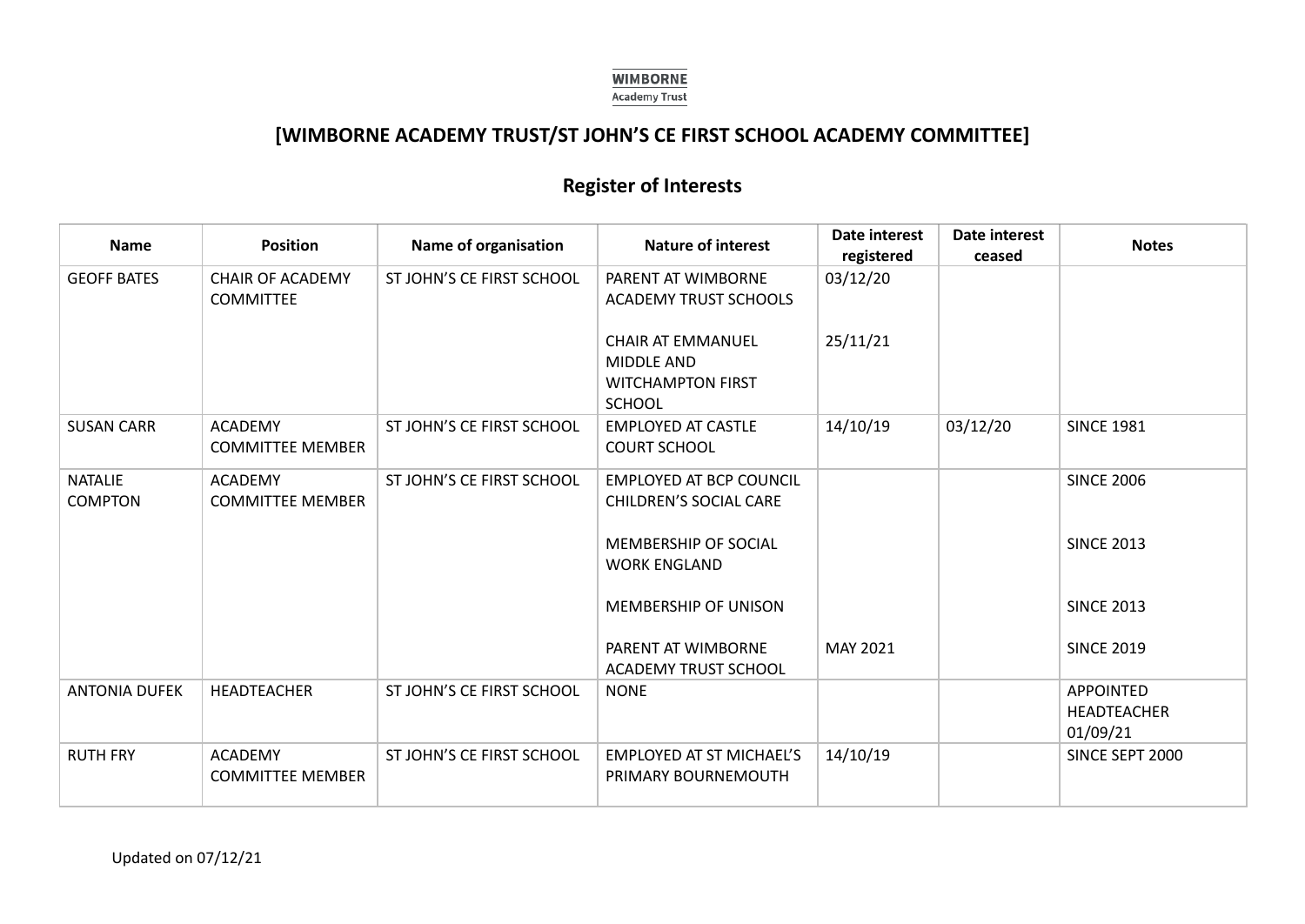#### **WIMBORNE**

#### **Academy Trust**

|                       |                                           |                           | PARENT AT WIMBORNE<br><b>ACADEMY TRUST SCHOOLS</b>                             | 06/12/20 |                   |
|-----------------------|-------------------------------------------|---------------------------|--------------------------------------------------------------------------------|----------|-------------------|
|                       |                                           |                           | RELATIVE IS MEMBER OF<br>ANOTHER AC WITHIN<br>WIMBORNE ACADEMY<br><b>TRUST</b> | 06/12/20 |                   |
|                       |                                           |                           | <b>CHARITY TRUSTEESHIP:</b><br>LITTLE JOHN'S HOUSE,<br><b>ROMANIA</b>          | 18/11/21 |                   |
|                       |                                           |                           | EMPLOYED AT LINWOOD<br><b>SCHOOL</b>                                           | 18/11/21 | SINCE SEPT 2021   |
| <b>KEVIN METCALFE</b> | <b>ACADEMY</b><br><b>COMMITTEE MEMBER</b> | ST JOHN'S CE FIRST SCHOOL | TRUSTEE OF ST JOHN'S<br>PRE-SCHOOL                                             | 14/10/19 | <b>SINCE 2017</b> |
|                       |                                           |                           | PARENT AT WIMBORNE<br><b>ACADEMY TRUST SCHOOLS</b>                             | 03/12/20 |                   |
| MICHELLE PRINCE       | <b>ACADEMY</b><br><b>COMMITTEE MEMBER</b> | ST JOHN'S CE FIRST SCHOOL | <b>NONE</b>                                                                    |          |                   |

**Record of Review** (review to be conducted by the clerk)

| <b>Date</b>      | /10/19                | 06/12/20             | 0714212<br>,,,12,21 |  |  |
|------------------|-----------------------|----------------------|---------------------|--|--|
| <b>Signature</b> | . .<br><b>S</b> Small | $\cdot$ .<br>S Small | <b>Small</b>        |  |  |

### **Past 12 months**